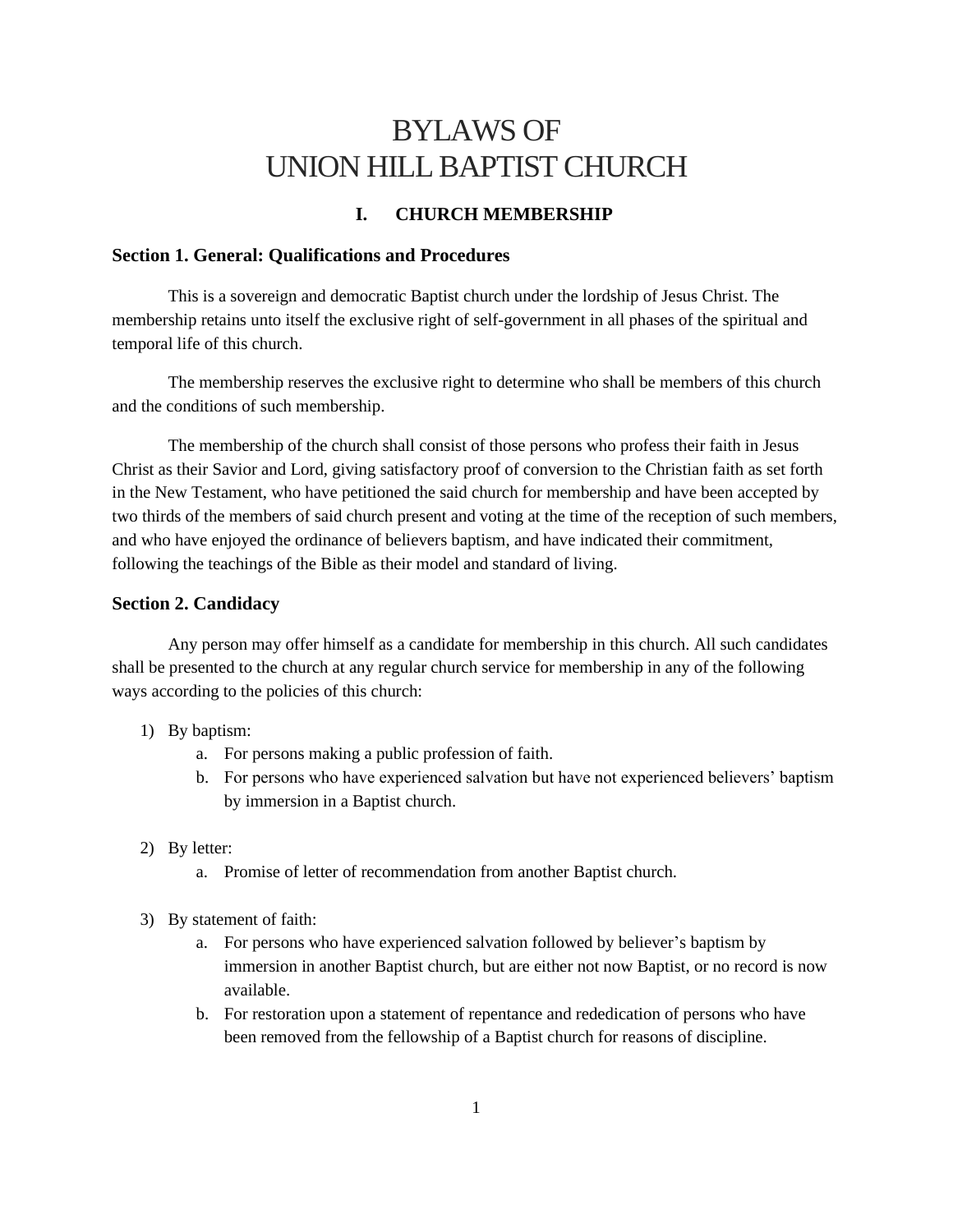A two-thirds vote of those church members present and voting shall be required to accept such candidates as members. They will be considered under watch-care until baptism or receipt of church **letter** 

If there is any dissent as to any candidate, such dissent shall be referred to the Deacons for investigation and the making of a recommendation to the church within thirty (30) days. A two-thirds vote of those church members present and voting shall be required to accept such candidates to membership.

# **Section 3. New Member Orientation**

New members of this church are expected to participate in the church's new member orientation according to the policies of this church.

# **Section 4. Rights of Members**

- 1) Every member of this church is entitled to vote at all elections and on all questions submitted to the church in conference.
- 2) Every member of this church is eligible for consideration by the membership as candidates for elective offices in the church according to the policies of this church.
- 3) Every member of the church may participate in the ordinances of the church as administered by the church according to the policies of this church.

## **Section 5. Termination of Membership**

Membership shall be terminated according to the policies of this church in the following ways: (1) death of a member, (2) dismission to another Baptist church, (3) exclusion by action of this church, or (4) proof of membership in a church of another denomination.

# **Section 6. Conflict Resolution**

This church is committed to resolving in a biblical manner all conflict that may arise within the body. This commitment is based on God's command that Christians should strive to live at peace with one another (see Matt 5:9; John 17:20-23; Romans 12:18; Eph. 4:1-3) and that when disputes arise, Christians should resolve them according to the principles set forth in Scripture (see Prov. 19:11; Matt 5:23-25; 18:15-20; 1 Cor. 6:1-8; Gal. 6:1). We believe that these commands and principles are an obligation to every Christian and are essential to the unity, health, and witness of the church.

When a member of this church has a conflict with, or is concerned about the behavior of another member, he/she shall attempt to resolve it in the following manner.

(1) The offended or concerned person shall prayerfully examine himself/herself, and take responsibility for their contribution to the problem (Matt. 7:3-5), and shall prayerfully seek to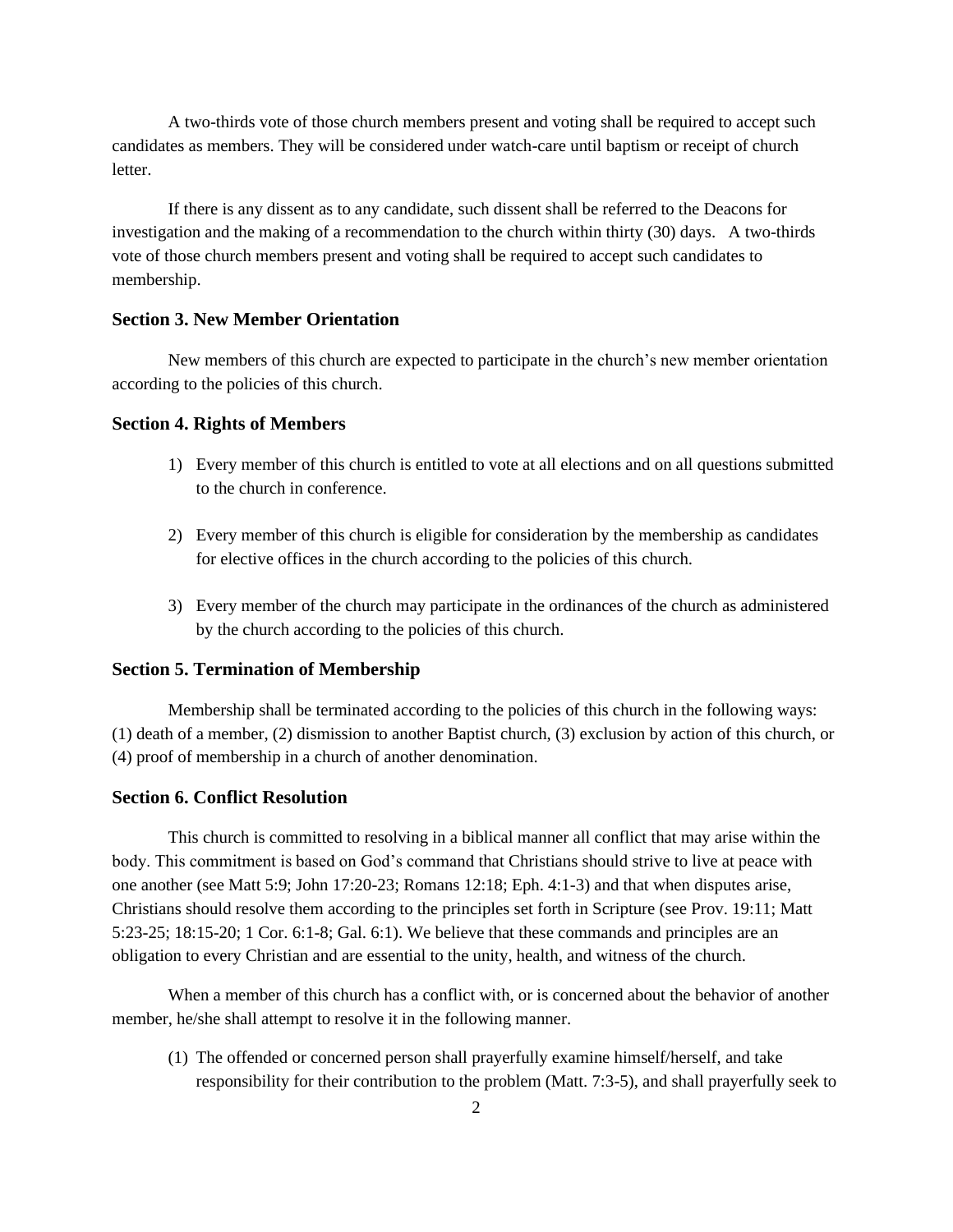discern whether the offense is so serious it cannot be overlooked (Prov. 19:11; 15:18; 17:14; 20:3; Eph. 4:2; Col. 3:13; 1 Pet. 4:8).

- (2) If the offense is too serious to be overlooked, the offended party shall go, several times if necessary, and attempt to resolve the matter personally and privately. In this interaction the offended party shall quickly confess his/her own wrongdoing and seek forgiveness.
- (3) If the offender will not listen and if the problem is too serious to overlook, the offended person shall return with one or two mature Christian people to help in the resolution of the differences. These other people are to serve more as mediators than as champions of a side. These other people should preferably be recognized leaders in the church or trained Christian mediators from the associational or denominational structure.

At the request of either party to the dispute, the church leadership shall make every effort to assist in resolving the differences and affecting reconciliation.

(4) Before the matter is taken to the congregation according to the directed procedure of Matt. 18:15-17, the congregational leaders should seek counsel and mediation assistance from the association, the state convention, the office of LeaderCare at LifeWay, or a recognized ministry of Christian conciliation such as Peacemakers Ministries.

# **Section 7. Discipline**

- 1) **Reconciliation –** It shall be the practice of this church to emphasize to its members that every reasonable measure will be taken to assist any troubled member. The pastor, other members of the church staff, and deacons are available for counsel and guidance. The attitude of members toward one another shall be guided by a concern for redemption rather than punishment (Matthew 18:15-17, Galatians 6:1-2).
- 2) **Exclusion –** Should some serious condition exist which would cause a member to become a liability to the general welfare of the church, the pastor and the deacons will take every reasonable measure to resolve the problem in accord with Matthew 18. If it becomes necessary for the church to take action to exclude a member, a two-thirds vote of the members present and voting is required; and the church may proceed to declare the person to be no longer in the membership of the church. A spirit of Christian kindness and forbearance shall pervade all such proceedings.
- 3) **Restoration –** The church may restore to membership any person previously excluded, upon request of the excluded person, and upon evidence of the excluded person's repentance and reformation. Such restoration shall be by a two-thirds vote of the members present and voting.

#### **II. CHURCH OFFICERS**

#### **Section 1. Trustees**

The church shall elect three or more trustees to serve as legal officers for the church. Upon a specific vote of the church authorizing each action, they shall have the power to buy, sell, mortgage,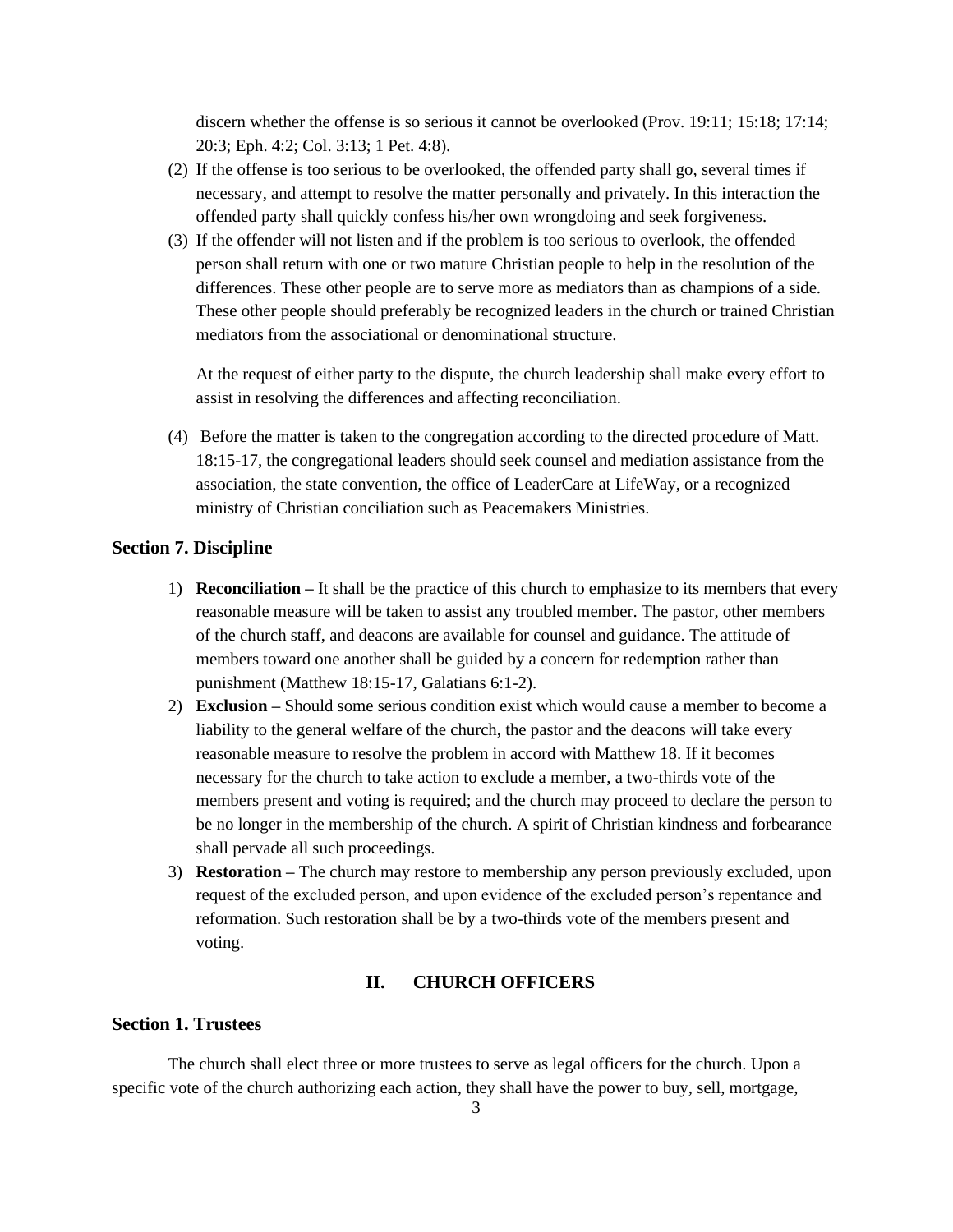lease, or transfer any church property. When the signatures of trustees are required, they shall sign legal documents involving the sale, mortgage, purchase, or rental of property, or other legal documents related to church-approved matters.

Trustees shall be elected annually for three (3) year terms, with one to be elected annually as that term expires. A trustee may succeed himself.

# **Section 2. Moderator**

The pastor shall serve as moderator. In the absence of the pastor, the chairman of deacons shall preside. In the absence of both, the clerk shall call the church to order and preside for the election of an acting moderator.

## **Section 3. Clerk**

The church shall elect annually a clerk as its clerical officer. The clerk shall be responsible for supervising the keeping of a suitable record of all official actions of the church, except as otherwise herein provided. The clerk shall be responsible for the keeping of a register of names of members, with dates of admission, dismission, death, or erasure, together with a record of baptisms. The clerk shall issue letters of dismission voted by the church, preserve on file all communications and written official reports, and give required notice of all meetings where notice is necessary, as indicated in these bylaws. The clerk shall be responsible for preparing the annual profile of the church to the association.

The church may delegate some or all of the clerical responsibilities to a secretary who will assist the elected clerk. All church records are the church property and shall be kept in the church facilities.

## **Section 4. Parliamentarian**

The church shall annually elect a parliamentarian. If that person is not present when needed an acting parliamentarian may be elected. Roberts Rules of Order will be followed.

#### **Section 5. Church Treasurer**

The church shall elect annually a church treasurer as its financial officer. It shall be the duty of the treasurer to receive, preserve, and pay out (upon receipt of vouchers approved and signed by authorized personnel), all money or things of value paid or given to the church, keeping at all times an itemized account of all receipts and disbursements. It shall be the duty of the treasurer to render to the church at each regular business meeting an itemized report of the receipts and disbursements of the preceding month. The treasurer's report and records shall be audited annually by an auditing committee or public accountant. The treasurer shall be bonded, the church paying the bond.

Upon rendering the annual account at the end of each fiscal year and its acceptance and approval by the church, the records shall be delivered by the treasurer to the church clerk, who shall keep and preserve the account as a part of the permanent records of the church.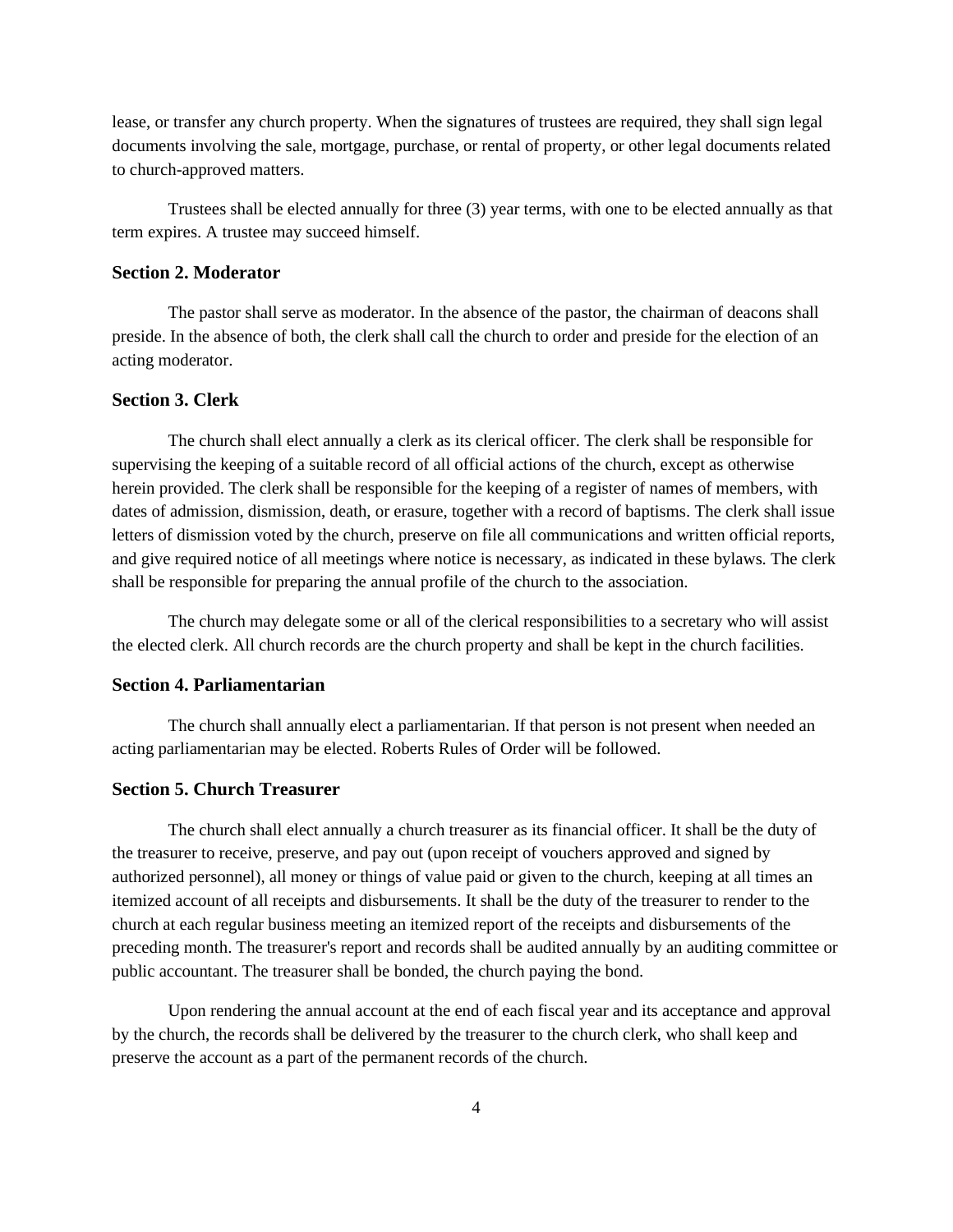# **III. DEACONS**

## **Section 1. Qualifications**

The office of Deacon is an office of service to Christ through the church. Any other concept does injustice to the New Testament record (Acts 6 and 1 Timothy 3). It is not a position or office to give a person in order to honor him. A member, in order to qualify for the office of Deacon in Union Hill Baptist Church:

- 1. Shall give evidence of a Spirit-filled life (Ephesians 5:18).
- 2. Shall be affirmed by the church (Acts 6:3).
- 3. Shall set a high standard of separated Christian living; for example, shall not drink alcoholic beverages, smoke or attend questionable places of amusement (1 Timothy 4:12).
- 4. Shall be active and faithful to all major areas of church life (Hebrews 10:25).
- 5. Shall not be a gossiper (1 Timothy 3:8).
- 6. Shall believe in and practice "storehouse tithing" (Malachi 3:10).
- 7. Shall have compassion for the lost, and seek in his living and speech to win them to the Lord Jesus Christ (1 Timothy 3:13).
- 8. If married, neither the husband nor wife shall have been divorced (1 Timothy 3:11,12).
- 9. Must believe the Bible to be the inspired Word of God, without error, the source of authority for precept and practice (2 Timothy 3:16).
- 10. Must rule his children and his own house well (1 Timothy 3:12).
- 11. Must believe in salvation by grace, through faith, on the basis of the substitutionary death of Christ for sinners (John 3:16).
- 12. Shall do all in his power to create and preserve harmony in the church (Proverbs 6:19).
- 13. Shall be able to keep, and have the reputation for keeping, in confidence those things which should not be discussed with others (James 3:5).
- 14. Shall recognize the God-given spiritual leadership that is incumbent upon the office of a pastor and seek to serve under that leadership (1 Peter 5:1-4).
- 15. Shall have been a member of Union Hill Baptist Church for at least two years before his recommendation to the Deacon body (1 Timothy 3:10).

# **Section 2. Nomination, Election**

- 1. Members of the church will be given opportunity to nominate up to four men on forms provided and at the time set for such business. At least two weeks notice shall be given for the time of nomination.
- 2. Secret ballot cast by the membership will be assembled and counted by the Deacons.
- 3. The men obtaining the most nominations will be screened by the Deacons, and the top two who meet the requirements of the church will be interviewed.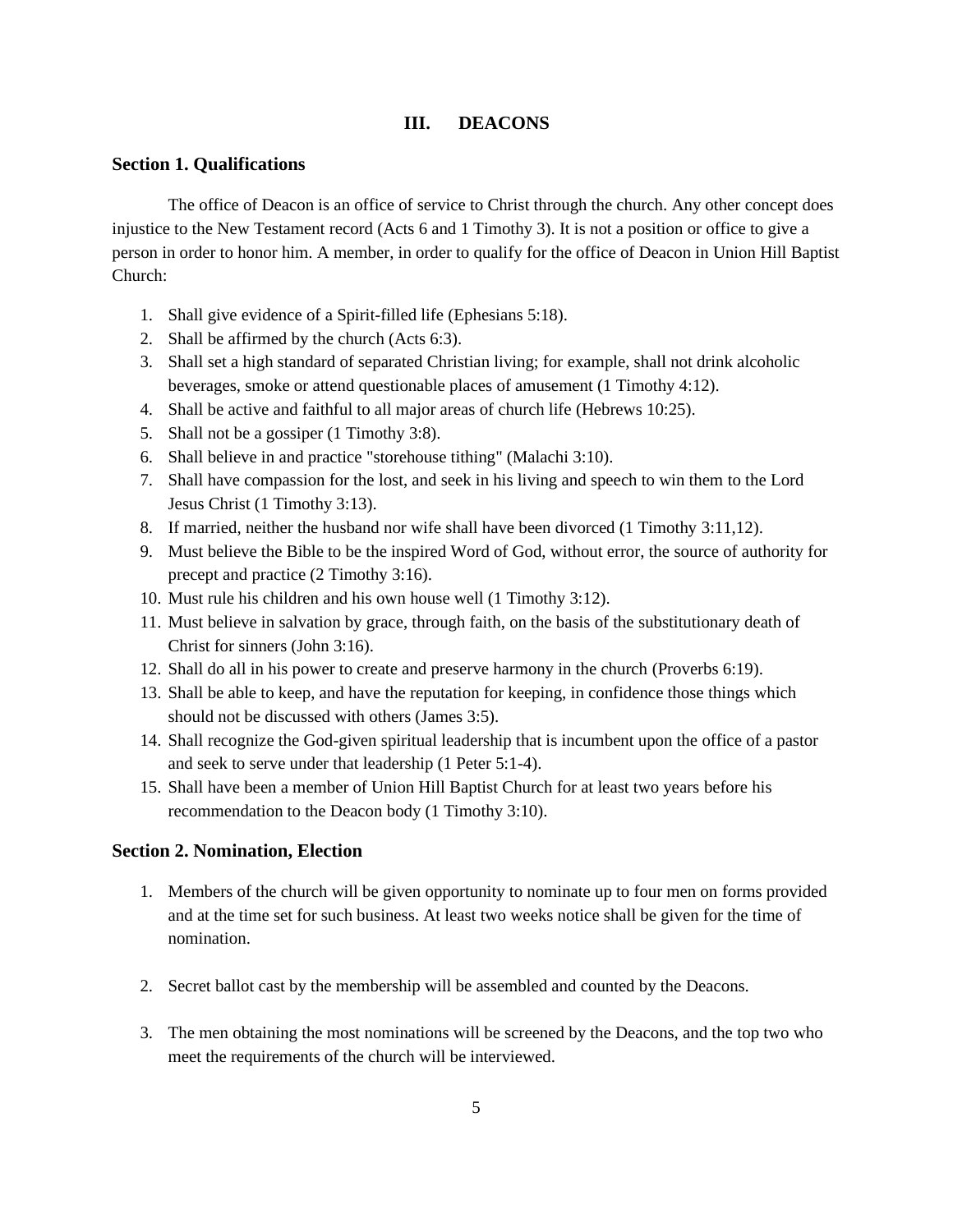- 4. If, following the interview, the nominee will accept the office of Deacon, their name will be presented to the church for election in a church conference for which two weeks notice has been given.
- 5. Upon vote of the church they will serve as Deacons at the will of the congregation.
- 6. If they have been previously ordained by a Baptist Church, that ordination will be valid. If unordained at the time of election, the Pastor and Deacons will immediately provide opportunity for their ordination.

# **Section 3. Number of Deacons and Term of Office:**

- 1. Union Hill Baptist Church will have eighteen fourteen<sup>1</sup> active Deacons. This number may be changed anytime by vote of the church in conference.
- 2. A Deacon shall serve when elected until he moves, withdraws fellowship, moves membership from the church, or is deceased.
- 3. When a vacancy occurs in the Deacon body, the church shall call for an election of Deacon following prescribed procedure.
- 4. A Deacon may be declared inactive at his request.

# **Section 4. Officers**

The deacons shall annually elect a chairman, vice chairman, secretary, and others, as deemed necessary.

# **Section 5. Responsibilities**

In accordance with the meaning of the work and the practice in the New Testament, deacons are to be servants of the church. Their task is to serve with the pastor and staff in performing the pastoral ministries tasks of (1) leading the church in the achievement of its mission, (2) proclaiming the gospel to believers and unbelievers, and (3) caring for the church's members and other persons in the community.

# **Section 6. Meetings**

The deacons shall hold regular deacons meetings as designated by church policy.

<sup>&</sup>lt;sup>1</sup> Amended to change eighteen to fourteen. Amendment proposed in February 2011, passed March 13, 2011.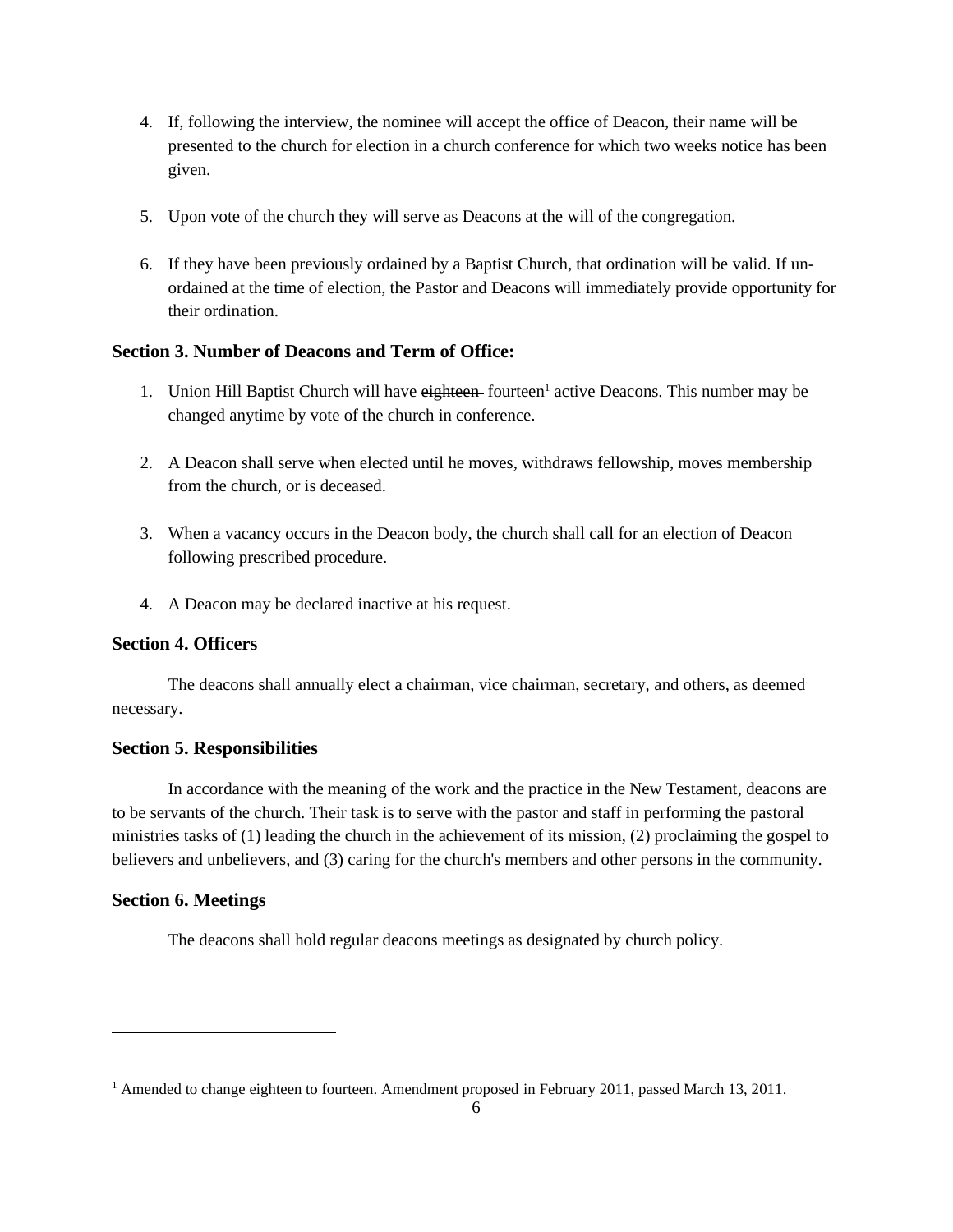# **IV. CHURCH STAFF**

#### **Section 1. Purpose and Responsibility**

The church staff is responsible for leading the church to function as a New Testament church. The pastor is responsible for leading the congregation, the ministry organizations, and the church staff to perform their tasks.

#### **Section 2. Composition**

The church staff shall consist of the pastor and other staff as designated by church policy.

- (1) The pastor is leader of pastoral ministries in the church. As such he works with the deacons and church staff to: 1) lead the church in the achievement of its mission, 2) proclaim the gospel to believers and unbelievers, and 3) care for the church's members and other persons in the community. The church shall provide a job description to aid in the understanding of these tasks.
- (2) The pastoral staff shall be called and employed as the church determines the need for such offices. A job description shall be written when the need for a staff member is determined. Those staff members of whom the church requires evidence of a personal call of God to minister shall be recommended to the church by the personnel committee and called by church action.
- (3) Ministerial staff shall be called and employed to assist the pastoral staff as the church determines the need for such offices. A job description shall be written when the need for a staff member is determined. Those staff members of whom the church requires evidence of a personal call of God to minister shall be recommended to the church by the personnel committee and called by church action.
- (4) Support staff (non-ministerial staff) members shall be employed as needed. The church personnel committee shall recommend to the church the employment or termination of any staff member. Such employment and termination of services shall be with the recommendation of the supervising staff member and, as appropriate, with the consultation of related committees of the church.

# **Section 3. Call and Termination of the Pastor**

A pastor shall be chosen and called by the church whenever a vacancy occurs. The election shall take place at a meeting called for that purpose, of which at least one week's public notice has been given.

A pastor selection committee shall be elected by the church to seek out a suitable pastor, and its recommendations will constitute a nomination. Any church member has the privilege of making other nominations according to the policy established by the church. The committee shall bring to the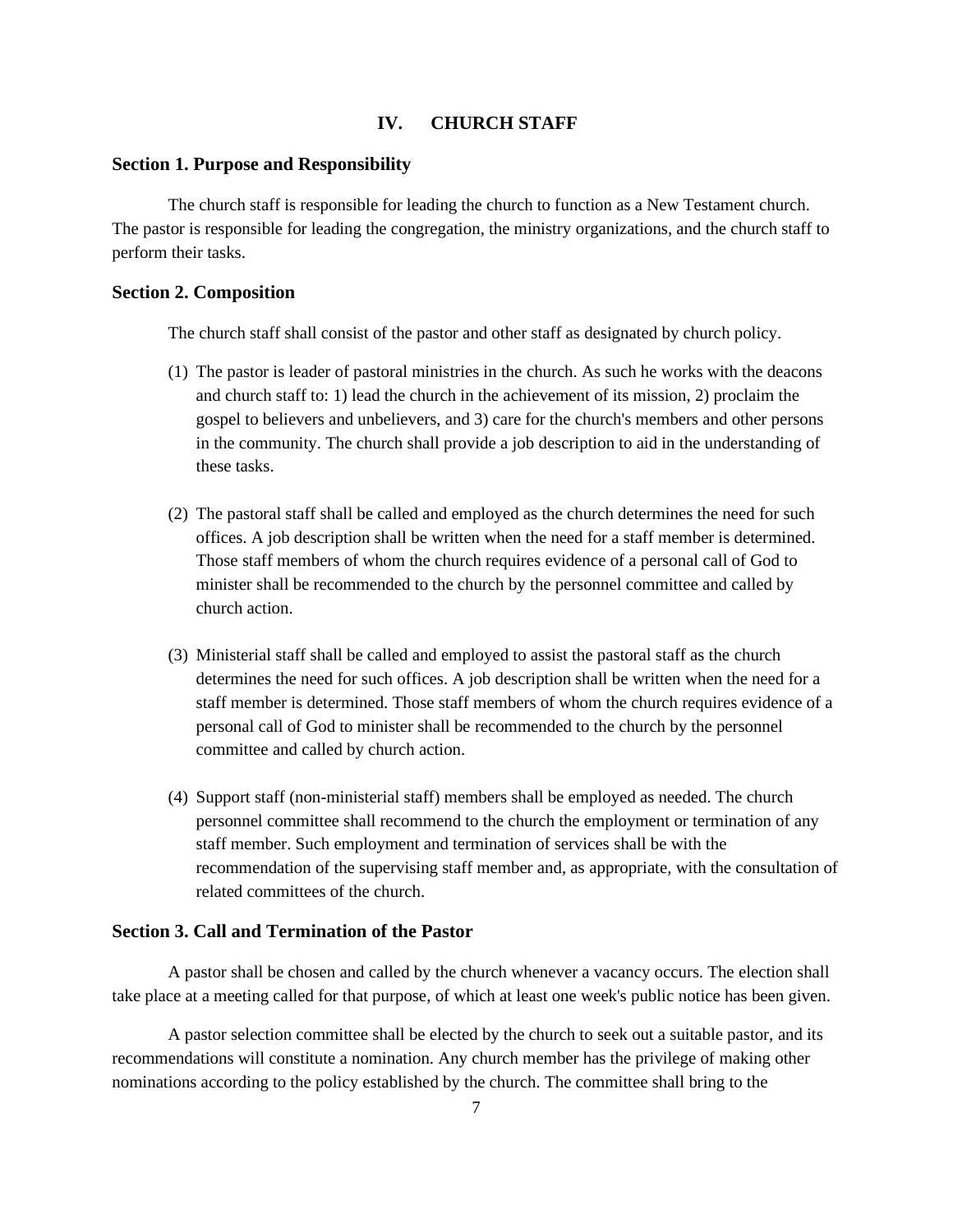consideration of the church only one name at a time. Election shall be by ballot, an affirmative vote of two-thirds of those present and voting being necessary for a call. The pastor, thus elected, shall serve until the relationship is terminated by his request or the church's request. He shall preside at meetings of this church, and if so designated may serve as moderator in all business meetings in keeping with the rules of order authorized in these bylaws.

The pastor may relinquish the office as pastor by giving at least two weeks' notice to the church at the time of resignation.

If the termination is at the church's request, the church may declare the office of pastor to be vacant. Such action shall take place at a meeting called for that purpose, of which at least one week's notice has been given. The meeting may be called upon the recommendation of a majority of the personnel committee or the deacons or by written petition signed by not less than one fourth of the resident church members (as numbered in the most recent associational minutes). The moderator for this meeting shall be an outside person (the director of missions or a representative of the Office of LeaderCare and Church Administration of the State Board of Missions) or failing that, a person designated by the members present by majority vote, and he shall be someone other than the pastor. The vote to declare the office vacant shall be by secret ballot; an affirmative vote of a majority of the members present and voting being necessary to declare the office vacant. Except in instances of gross misconduct by the pastor so excluded from office, the church will compensate the pastor no more than three months compensation.

The pastor and church may, by mutual agreement, waive the requirement for notice. Such agreement shall be in writing and shall be signed by the pastor, the chairman of deacons and the chairman of the personnel committee.

# **Section 4. Call and Termination of Members of the Pastoral Staff and Ministerial Staff**

The pastoral staff and ministerial staff shall be called or employed as the church determines the need for such offices. A job description shall be written when the need for a pastoral staff or ministerial staff member is determined. All pastoral staff and ministerial staff members shall be recommended to the church by the personnel committee and called by church action.

At the time of resignation at least two weeks notice shall be given to the church. If the termination is the church's choice, the church may vote to vacate such positions upon recommendation of the personnel committee, such termination being immediate. The staff member and church may, by mutual agreement, waive the requirement for notice. Such agreement shall be in writing and shall be signed by the staff member, the pastor, the chairman of deacons and the chairman of the personnel committee.

# **V. CHURCH COUNCIL**

The Church Council shall serve the church by leading in planning, coordinating, conducting, and evaluating the ministries and programs of the church and its organizations.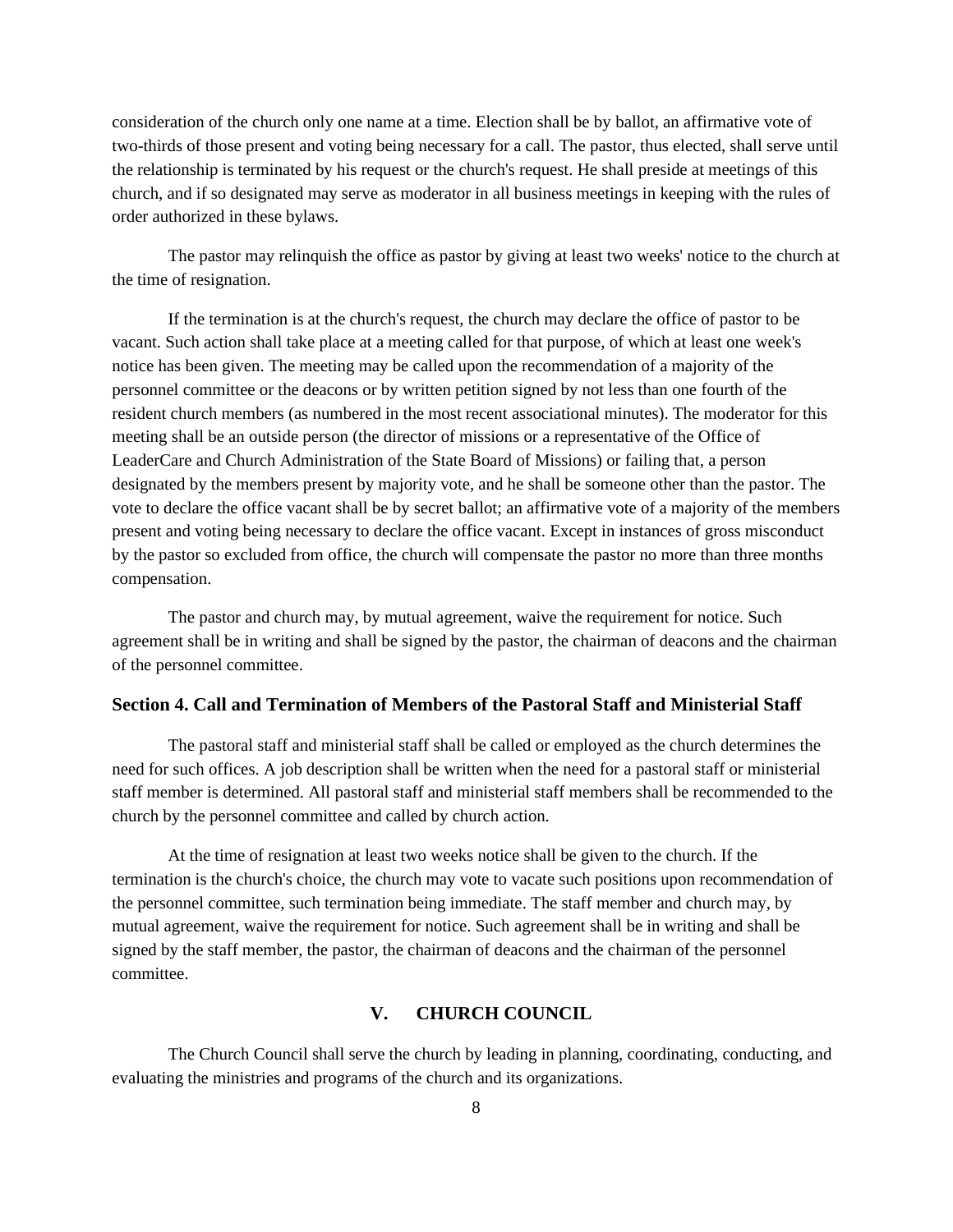The primary functions shall be to recommend to the church suggested objectives and church goals; to review and coordinate ministry and program plans recommended by church officers, organizations, and committees; to recommend to the church the use of leadership, calendar time, and other resources according to ministry priorities; and to evaluate achievement in terms of church objectives and goals.

Regular members of the Church Council shall be the pastor, other staff members, program/organization directors, chairman of deacons, church officers, and committee chairpersons.

All matters agreed upon by the council which call for action not already approved shall be referred to the church for approval or disapproval.

# **VI. CHURCH COMMITTEES OR TEAMS**

All who serve on church committees shall be members of this church. All church committee members shall be recommended by the church nominating committee and elected by the church unless otherwise specified within these bylaws.

# **Section 1. Administrative Committees or Administrative Teams**

The administrative committee of this church shall include a nominating committee, a personnel committee, a church property and space committee, a stewardship committee and such other administrative committees as the church shall authorize. Additional administrative committees may be added by the amendment procedure prescribed within these bylaws.

- (1) The church nominating committee coordinates the staffing of all church leadership positions filled by volunteer workers unless otherwise specified herein. This committee is appointed by the pastor and may include directors of programs/organizations. Persons considered for any such positions shall be approved by the nominating committee before they are approached for recruitment. The nominating committee shall annually present a slate of workers to the church for approval. This committee shall also fill vacancies as they occur throughout the year.
- (2) The church personnel committee assists the church in matters related to employed personnel administration, including those called by church action. Their work included such areas as determining staff needs, employment, salaries, benefits, other compensation, policies, job descriptions, and personnel services.
- (3) The church property and space committee assists the church in matters related to property administration. Its work includes such areas as maintaining all church properties for ready use, recommending policies regarding use of properties, consulting with the personnel committee and the church staff regarding the needs for, and the employment of maintenance personnel, and regarding the assignment of supervisory responsibility to appropriate personnel.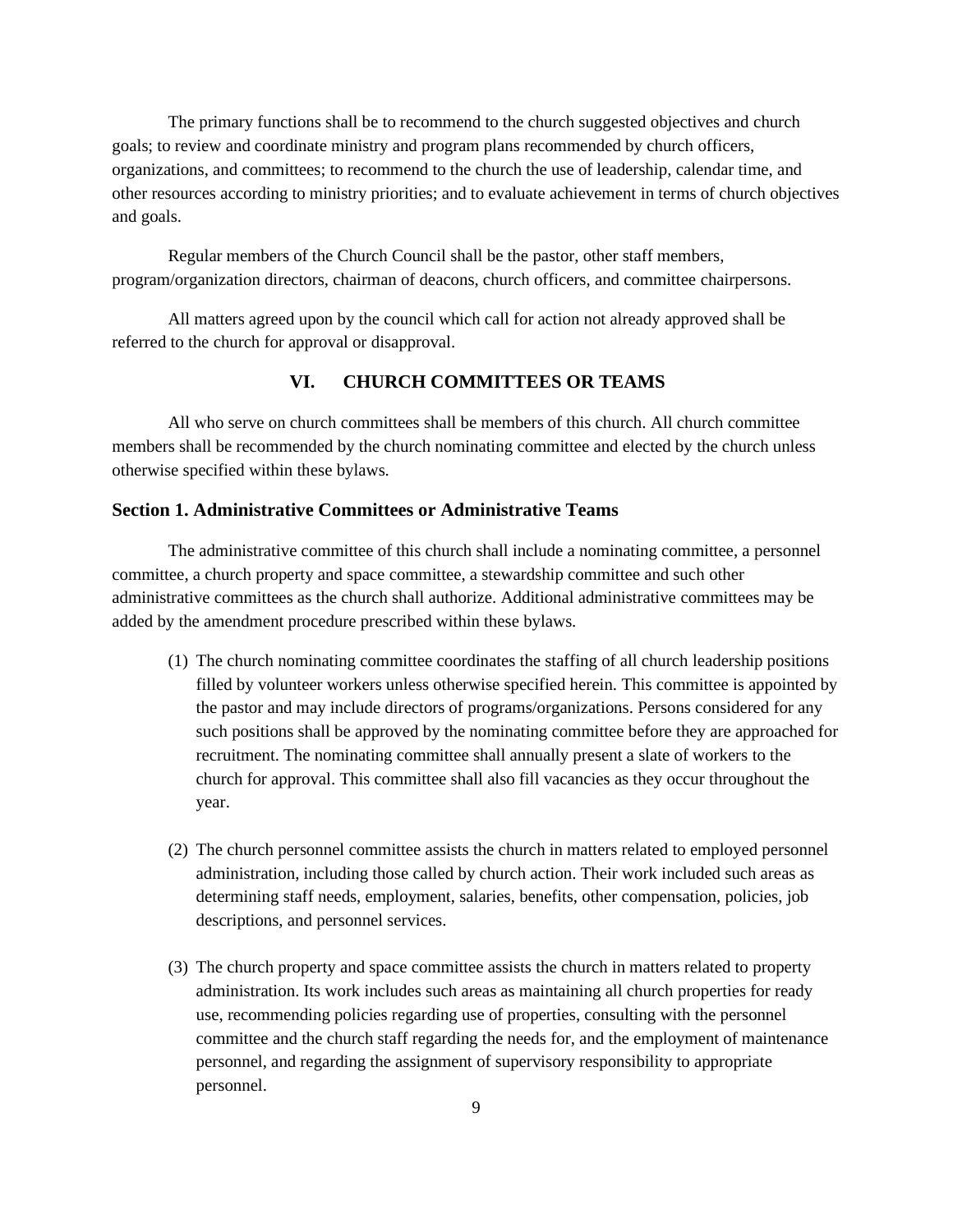(4) The church stewardship committee develops and recommends an overall stewardship development plan, a unified church budget, and budget subscription plans. It advises and recommends in administering use of all church donations received, using sound principles of financial management. It works with the treasurer in the preparation and presentation to the church of required reports regarding the financial affairs of the church.

# **Section 2. Regular (Standing) Committees**

The regular (standing) committees of this church shall include such other committees as the church shall authorize. Additional regular committees may be added by the amendment to church policy.

## **Section 3. Special Committees**

The special committees shall include such other committees as the church authorizes and may be added by appointment of the pastor. They shall serve until the task assigned is complete, and may be disbanded by majority vote in church conference.

# **Section 4. Councils or Teams**

The church shall maintain councils as specified by church policy. [*These councils may include such things as evangelism council, missions development council, age-group councils, and any others as specified by church policy.*] All councils related to the church programs (ministries) shall be under church control, all members serving by virtue of offices to which they are elected by the church, reporting regularly to the church, and all program activities subject to church coordination and approval. Additional administrative committees may be added by the amendment procedure prescribed within these bylaws. Members of councils committees shall serve by virtue of the office they hold as specified by church policy.

# **VII. CHURCH MINISTRY (PROGRAM) ORGANIZATIONS**

The church shall maintain ministries (programs) as specified by church policy. These ministries (programs) may include such things as Bible teaching, church member training, church leader training, new member orientation, mission education, mission action, mission support, music education, music training, and music performance. All organizations related to the church ministries (programs) shall be under church control, all officers being elected by the church and reporting regularly to the church, and all program activities subject to church coordination and approval. The church shall provide the human resources, the physical resources, and the financial resources for the appropriate advancement of these programs.

## **VIII. CHURCH EMPHASIS MINISTRIES (PROGRAMS)**

The church shall maintain emphasis ministries (programs) for the purpose of enriching extending the ministries and programs of the church. These shall be established as specified by church policy. All organizations related to the church emphasis ministries (programs) shall be under church control, all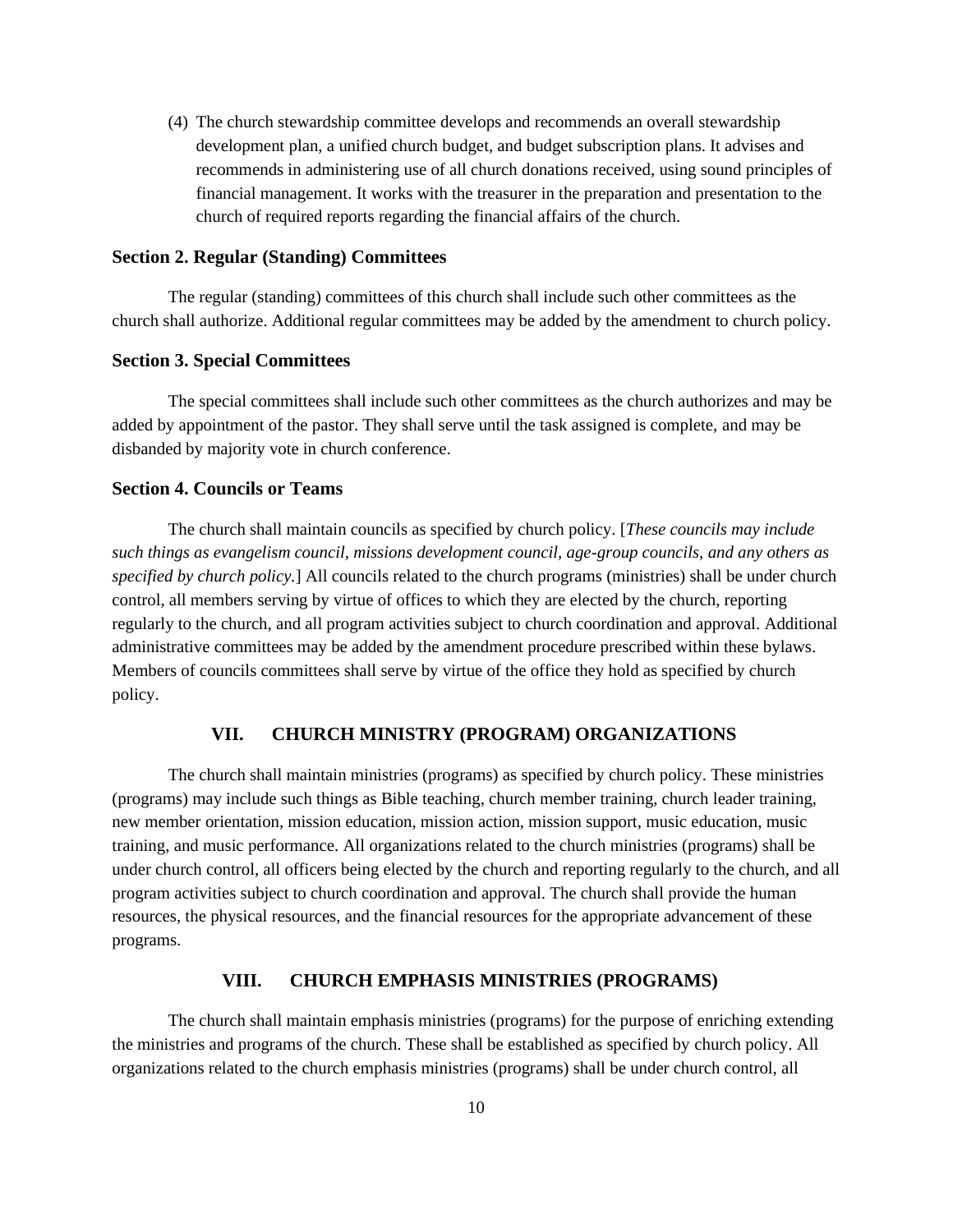officers being elected by the church and reporting regularly to the church, and all program activities subject to church coordination and approval.

# **IX. CHURCH ORDINANCES**

#### **Section 1. Baptism**

This church shall receive for baptism any person who has received Jesus Christ as Savior by personal faith, who professes him publicly at any worship service, and who indicates a commitment to follow Christ as Lord.

- (1) Baptism shall be by immersion in water.
- (2) The pastor or whomever the church shall authorize shall administer baptism. The deacons or baptism committee shall assist in the preparation and observance of baptism.
- (3) Baptism shall be administered as an act of worship during any worship service of the church. When health prevents the candidate from attending a regular worship service, the baptism may be administered as an act or worship in the home, hospital, or nursing home.
- (4) A person who professes faith in Christ and is not baptized after a reasonable length of time shall be counseled by the pastor, staff or deacons. If negative interest is ascertained on the part of the candidate, he shall be deleted from those awaiting baptism.

#### **Section 2. The Lord's Supper**

The church shall observe the Lord's Supper regularly as specified by church policy. The pastor and deacons shall administer the Lord's Supper; the deacons being responsible for the physical preparations.

# **X. CHURCH MEETINGS**

# **Section 1. Worship Services**

The church shall meet regularly each Sunday and Wednesday evening for the worship of Almighty God. Prayer, praise, preaching, instruction, and evangelism shall be among the ingredients of these services. The pastor or a person of his designation shall direct the services for all church members and others who may choose to attend.

# **Section 2. Special Services**

Revival services and any other church meetings essential to the advancement of the church's objectives shall be placed on the church calendar by the church leadership team (or church council).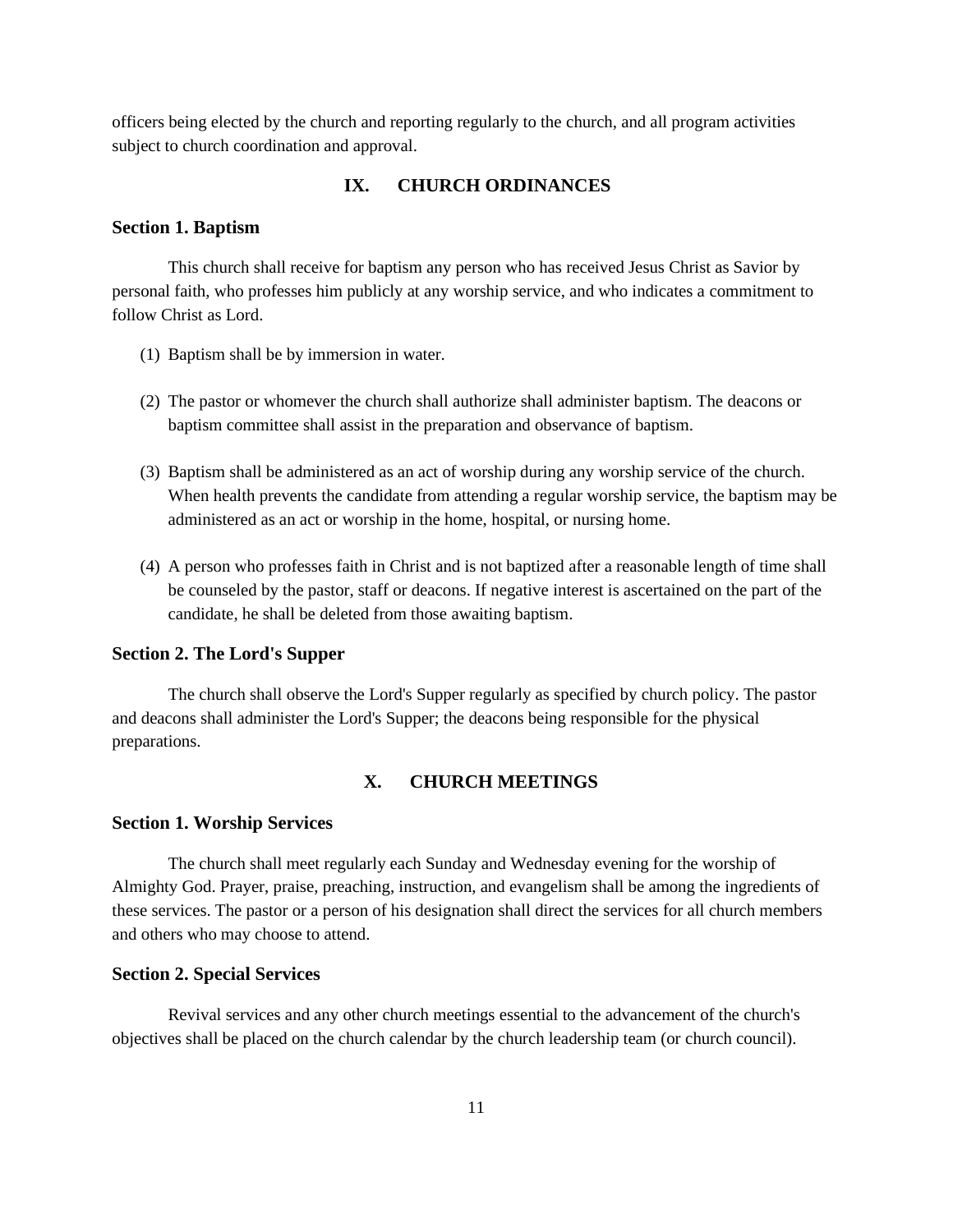# **XI. CHURCH CONFERENCE (BUSINESS MEETING)**

# **Section 1. Regular Church Conference (Business Meeting)**

The church shall hold regular church conference (business meeting) as designated by church policy.

# **Section 2. Special Church Conference (Called Business Meeting)**

The church may conduct called church conferences (called business meetings) to consider matters of special nature and significance. Notice must be given in accordance with church policy for the specially called church conference (business meeting) unless extreme urgency renders such notice impractical. In which case, a meeting may be called by (1) agreement of a majority of the active deacons; (2) the chairman of the deacons, the pastor, and the chairman of the applicable committee; or (3) agreement of a majority of the church council.

The notice shall include the subject, the date, and time and place; and it must be given in such a manner that all resident members have opportunity to know of the meeting.

# **Section 3. Quorum**

The quorum consists of those members who attend the church conference (business meeting), provided it is a stated meeting or one that has been properly called.

#### **Section 4. Parliamentary Rules**

*Robert's Rules of Order, Revised, Current Edition* is the authority for parliamentary rules of procedure for all church conferences (business meetings) of the church.

# **Section 5. Moderator and Succession**

See Article II A "Officers", Section 2 "Moderator."

# **XII. CHURCH FINANCES**

## **Section 1. Budget**

The stewardship committee, in consultation with the Church Leadership Team (or Church Council), shall prepare and submit to the church for approval an inclusive budget, indicating by items the amount needed and sought for all local and other expenses. Offering envelopes will be provided for members' use.

It is understood that membership in this church involves financial obligation to support the church and its causes with regular, proportionate gifts. Annually there shall be opportunity provided to secure worthy commitments of financial support from the church members.